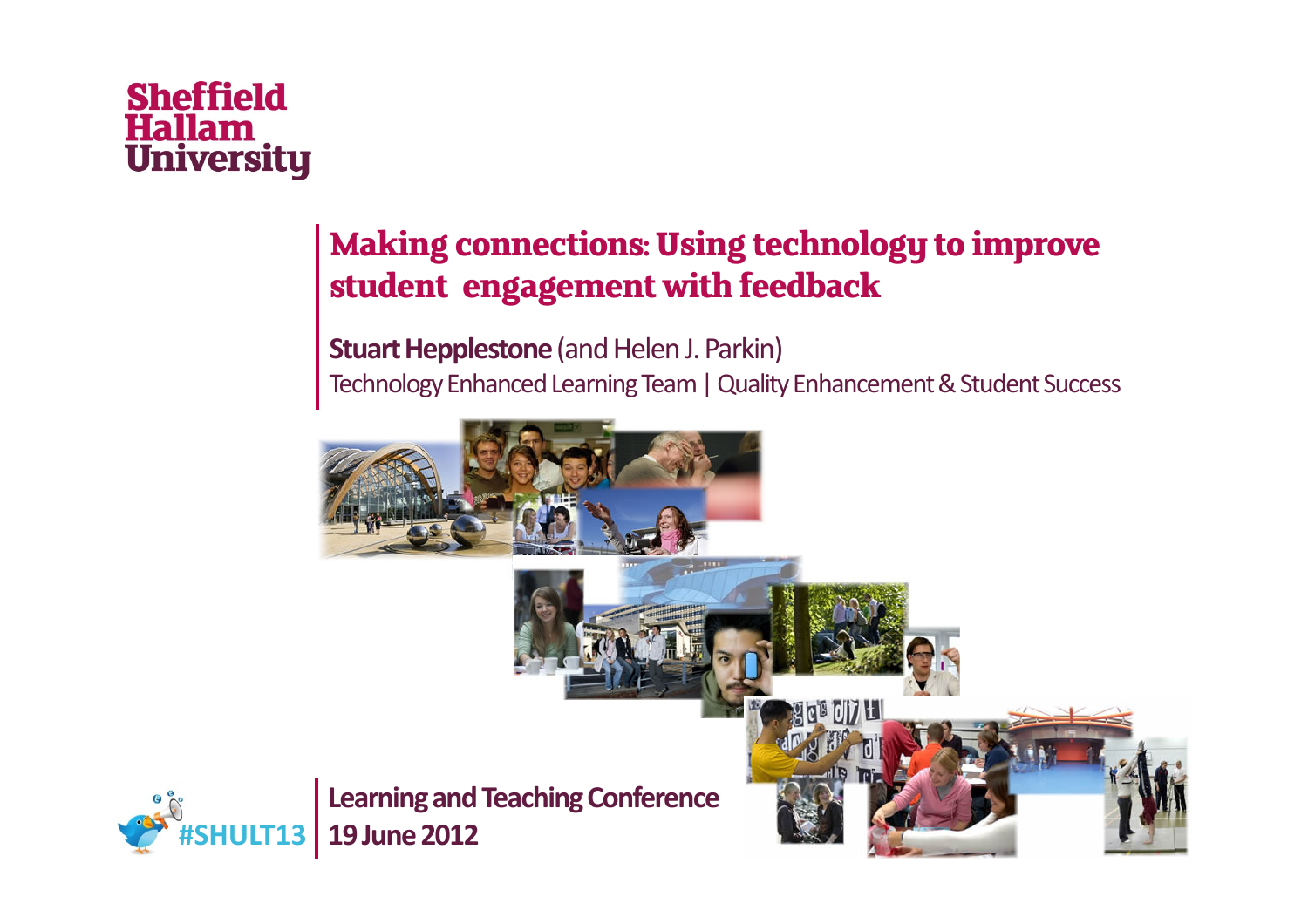# <sup>http://goo.gl/JAplM<br>to read the full report<br>About this paper and background to the study</sup>

Present findings of a research study to identifytechnology interventions that might help students make connections between the feedback that they receive and their futurelearning



#### Background

- 'Understanding student learning from feedback':
	- found that students understood what feedback is and how it should be used, but ...
	- ... they struggled to make connections between feedback received and future assignments
	- highlighted the need for further investigation into how tutors construct the feedback given and how students deconstruct that feedback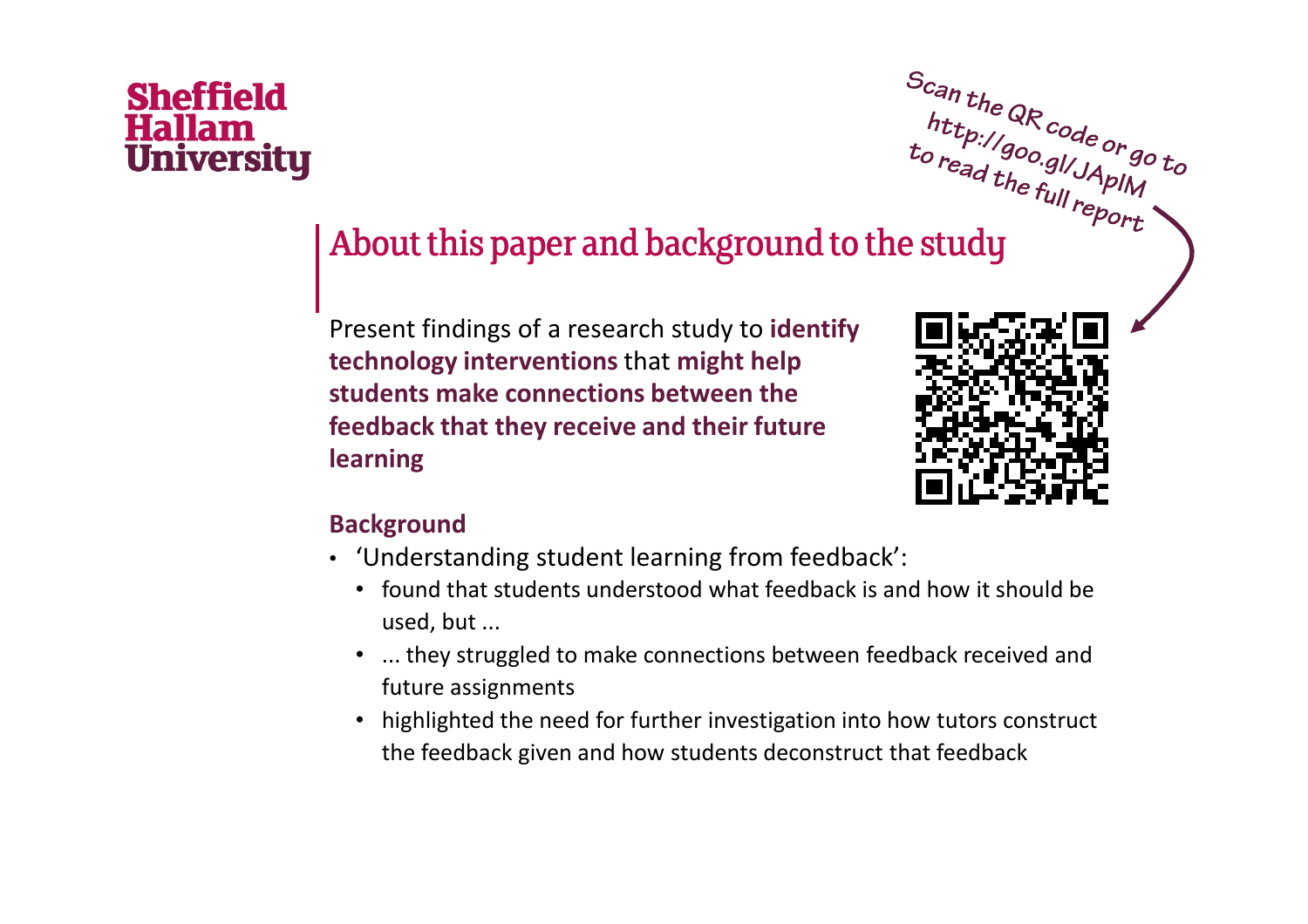#### Objectives of the study

- 1. To understand the intended purpose and meaning of feedback given by tutors
- 2. To investigate student understanding, intended use and actual use of feedback received by students
- To identify any disparities between the intended meaning of 3.feedback and the actual understanding of feedback
- To explore the connections that students are able to make 4.between the feedback that they receive and future assignments
- 5. To identify any technological interventions that might help students to make connections between the feedback that they receive and future assignments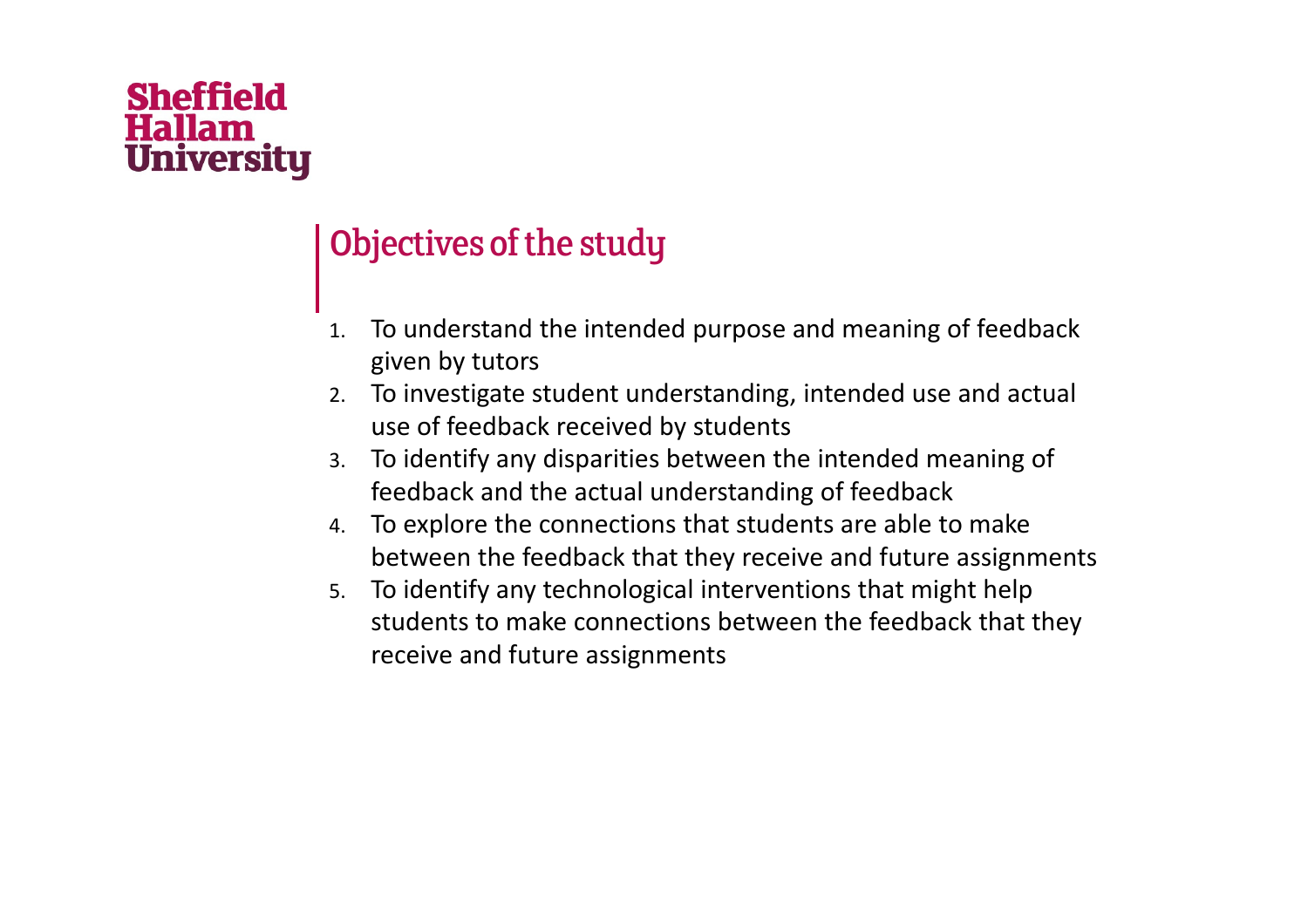#### Methodology

- Worked with 10 tutors and 20 students:
	- Tutor participants interviewed using a semi-structured approach designed to explore the assessment and feedback approach and feedback given to a Level 5 cohort of students
	- Student participants recruited from the modules of participating tutors and interviewed using a semi-structured approach to explore the assignment journey and feedback provided by the tutor participant
- Data analysed during a two-day workshop attended by four members of QESS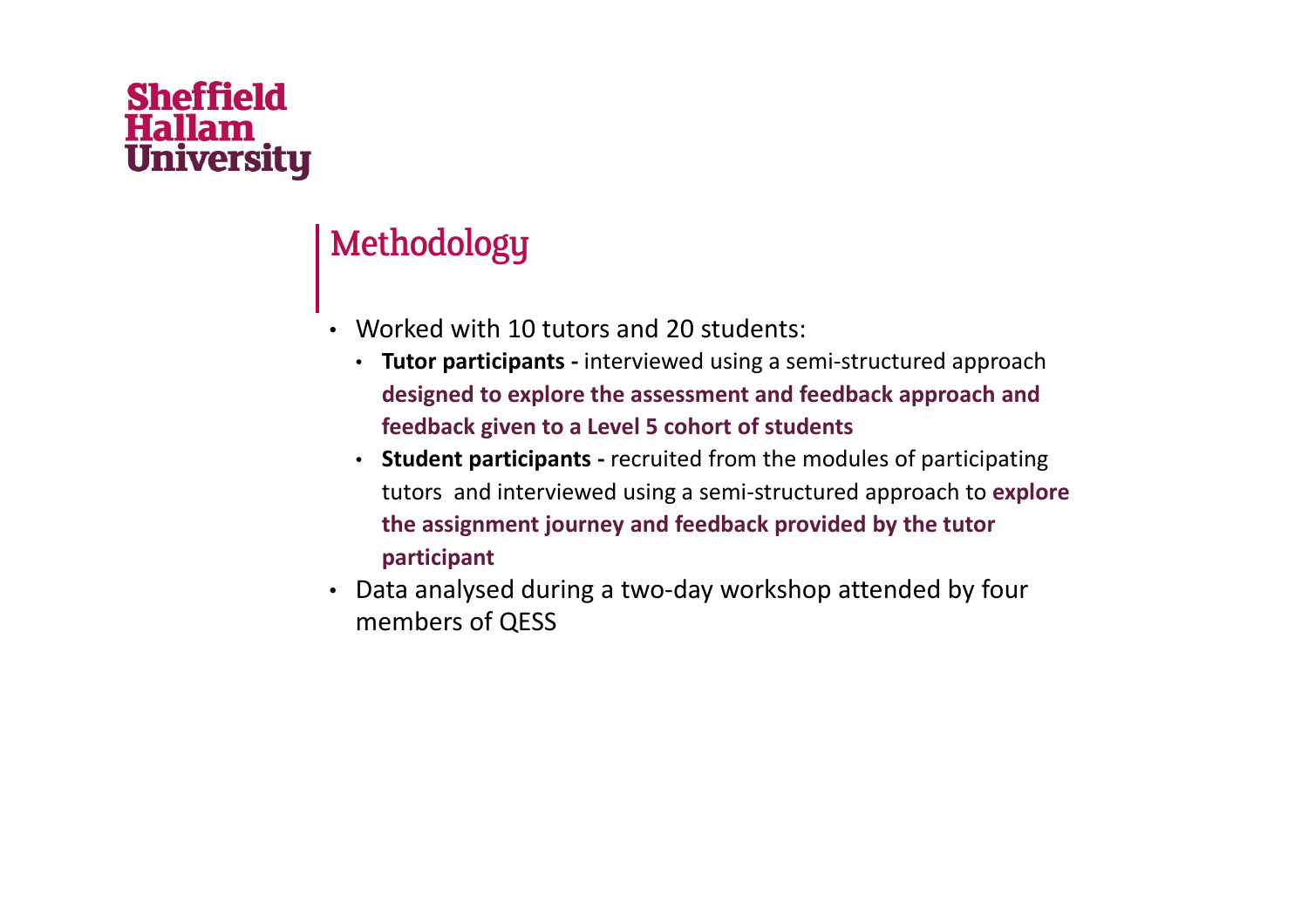

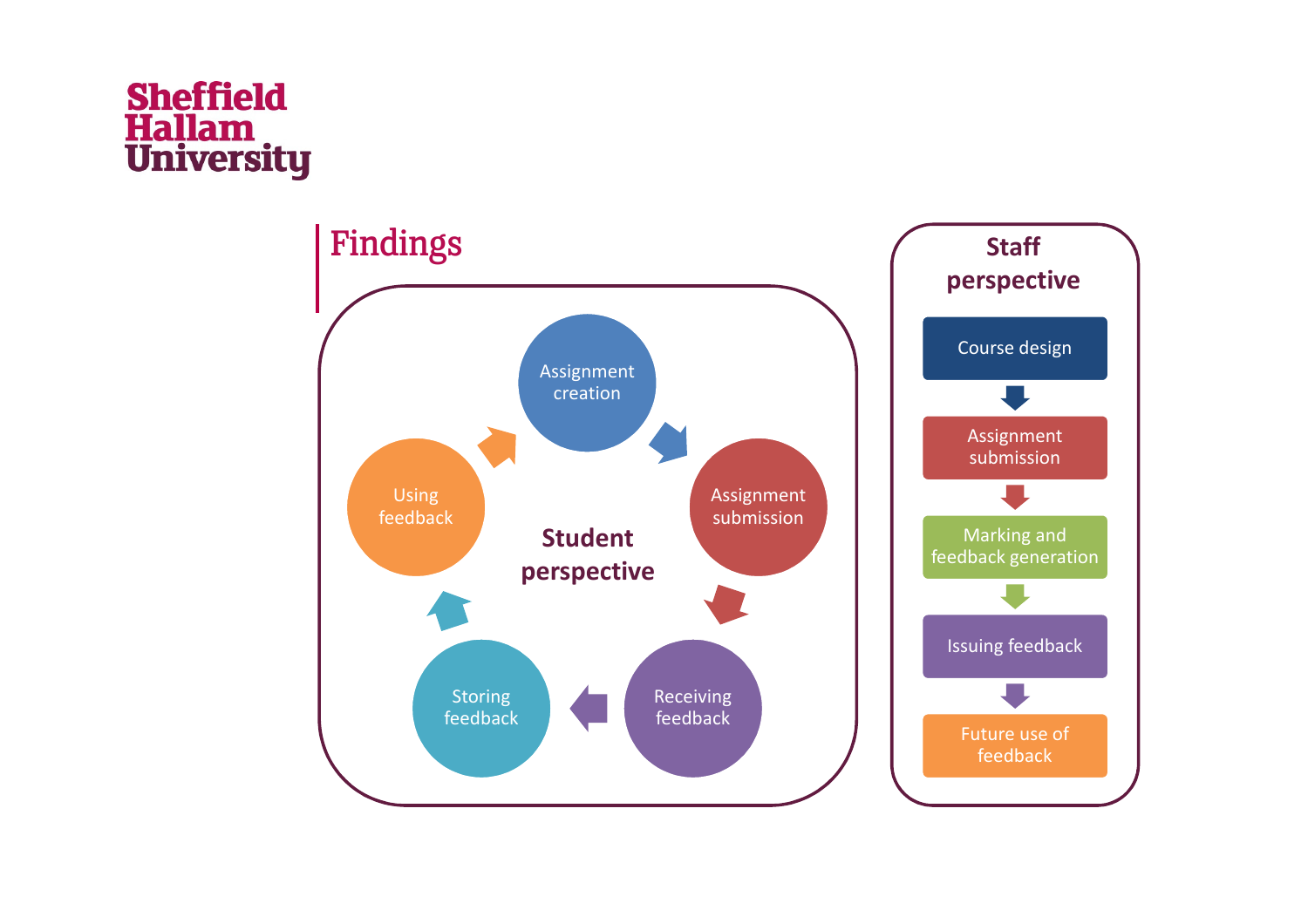# **Sheffield**

#### The student perspective

• The process of writing an assignment was investigated: how and where students prefer to work, resources students referred to, students' use of previous feedback, how technology is used

Assignment creation

- Students have varied preferences for 'where' they work
- Students need to be able to access the resources that will enable them to complete assignments to the best of their ability
- Few students referred back to feedback after an initial read through
- Students were more likely to refer to feedback where they could see clear l<mark>inks</mark> between two assignments
- Students struggled to identify connections beyond surface level aspects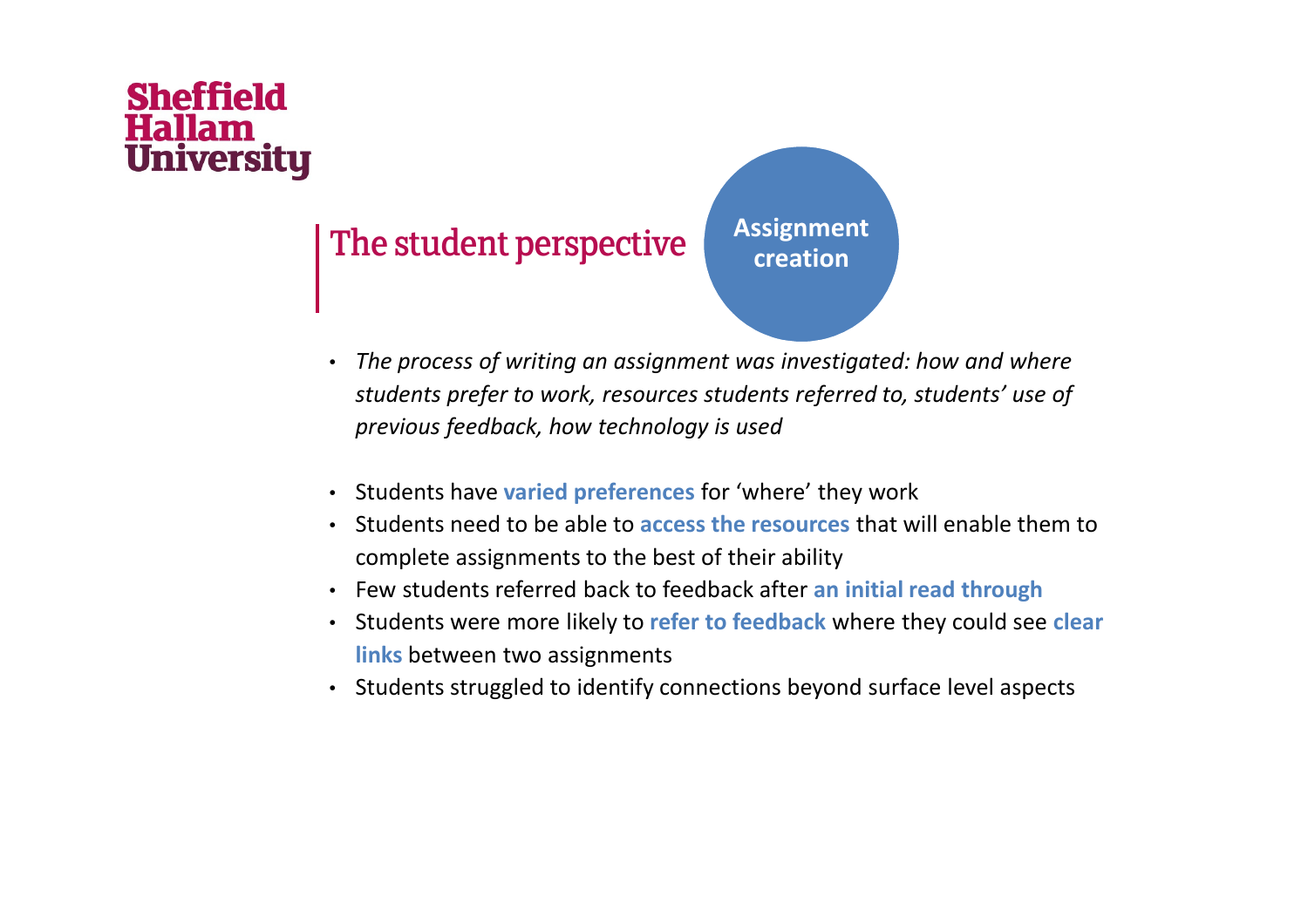#### The student perspective

Assignment submission

- Practices and preferences for assignment submission varied
- Where work is submitted hard copy and in person, some students felt <mark>assured</mark> that their work had been received
- Other students f<mark>elt more secure</mark> submitting work online
- Students appreciated the ease and convenience of online submission
- An element of **mistrust** from some students who were concerned about technical issues affecting submission
- Students want to receive receipts for work submitted online
- Online deadlines were usually set later than hard copy hand-ins
- Students valued early feedback on drafts; in some cases Turnitin was being used to provide formative feedback on student writing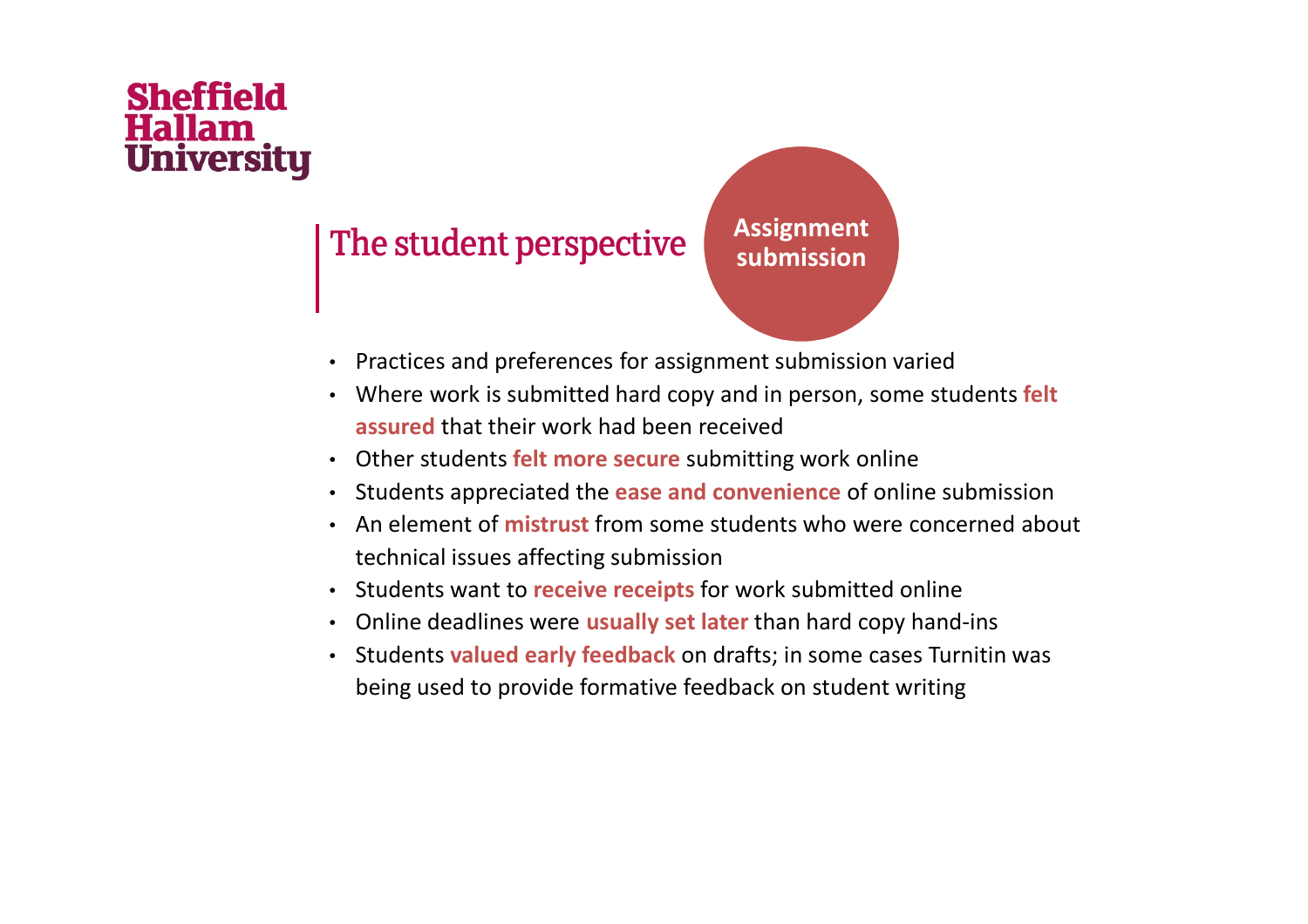#### The student perspective

Receiving feedback

- Students received feedback in a variety of formats and mediums; preferences naturally varied
- Students value feedback that is directly linked to assessment criteria
- Students appreciated the convenience and ease of access of feedback issued online
- Online feedback offers students the opportunity to read their feedback in privacy
- Some students did prefer hard copy feedback, but reasons relate to aspects that could be achieved electronically (e.g. annotated scripts)
- Some students received their grades online and their feedback hard copy. Students were less likely to engage with their feedback if there was a separation of grades and feedback, with grades being published first
- Students initial (and subsequent) reactions to feedback varied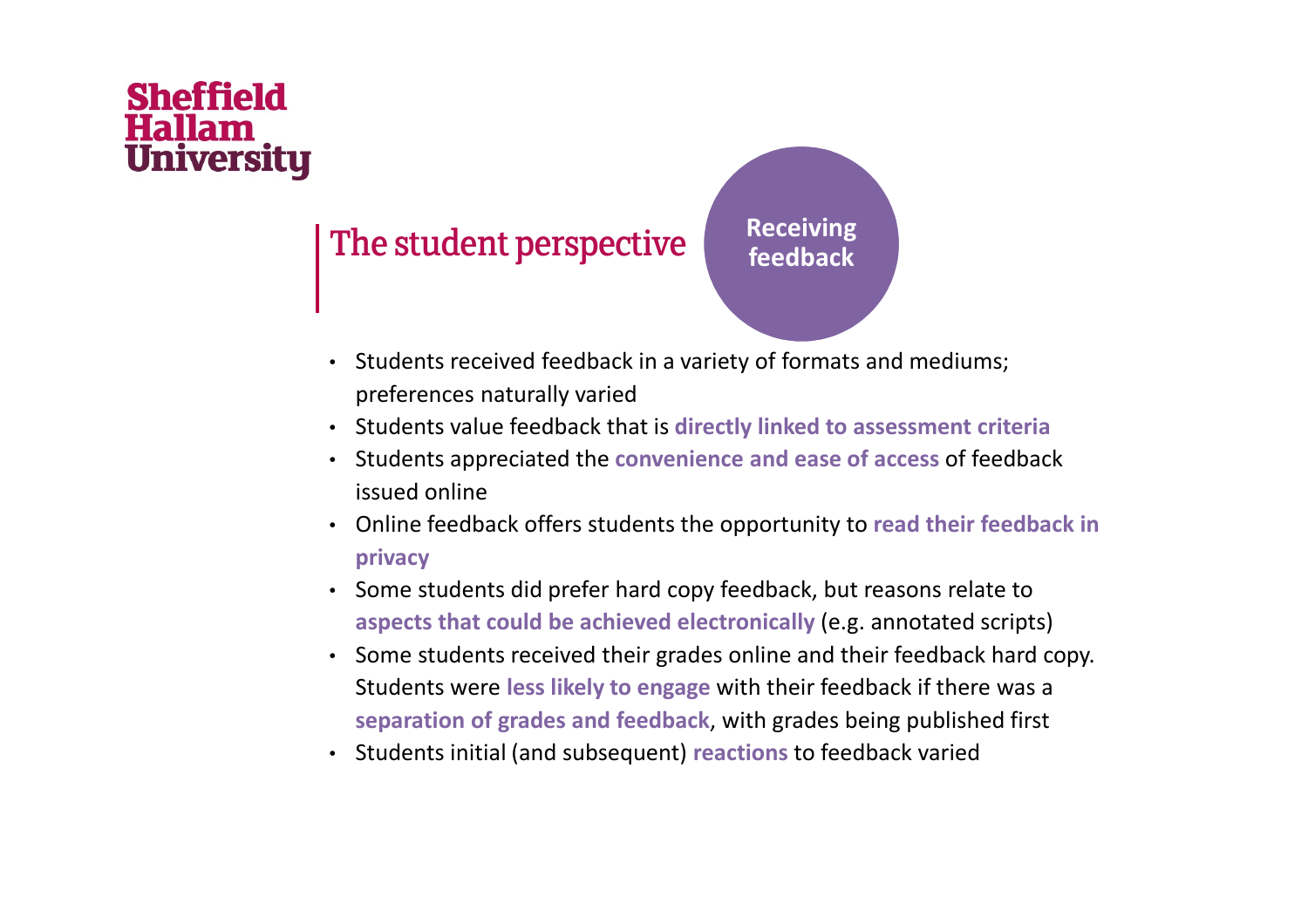#### The student perspective

**Storing** feedback

- Students valued feedback and would never disregard it
- Some students have logical storage systems for feedback
- There was a clear need for feedback to be 'in one place'
- Students were more likely to refer to feedback at the point of writing their next assignment if it was accessible to them
- Students claimed to 'recall' feedback but found it difficult to articulate these processes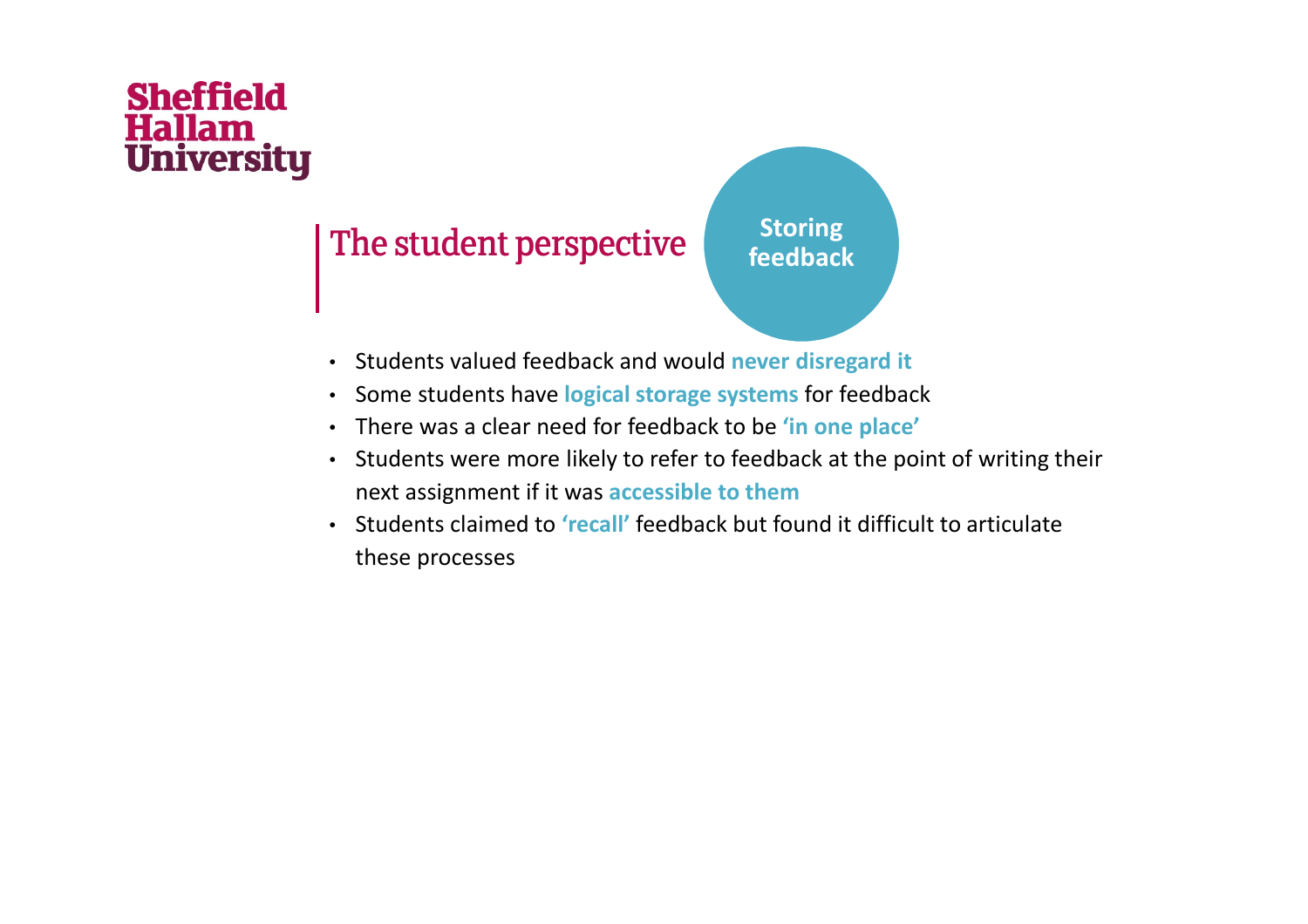#### The student perspective



- Students were more likely to refer back to feedback when completing assignments that were similar in format
- Some students actively looked for patterns in the feedback that they receive and made a **conscious effort to improve**
- Feedback on aspects such as structure, layout and referencing were seen as transferable
- Students were less able to see connections between content-specific feedback and future assignments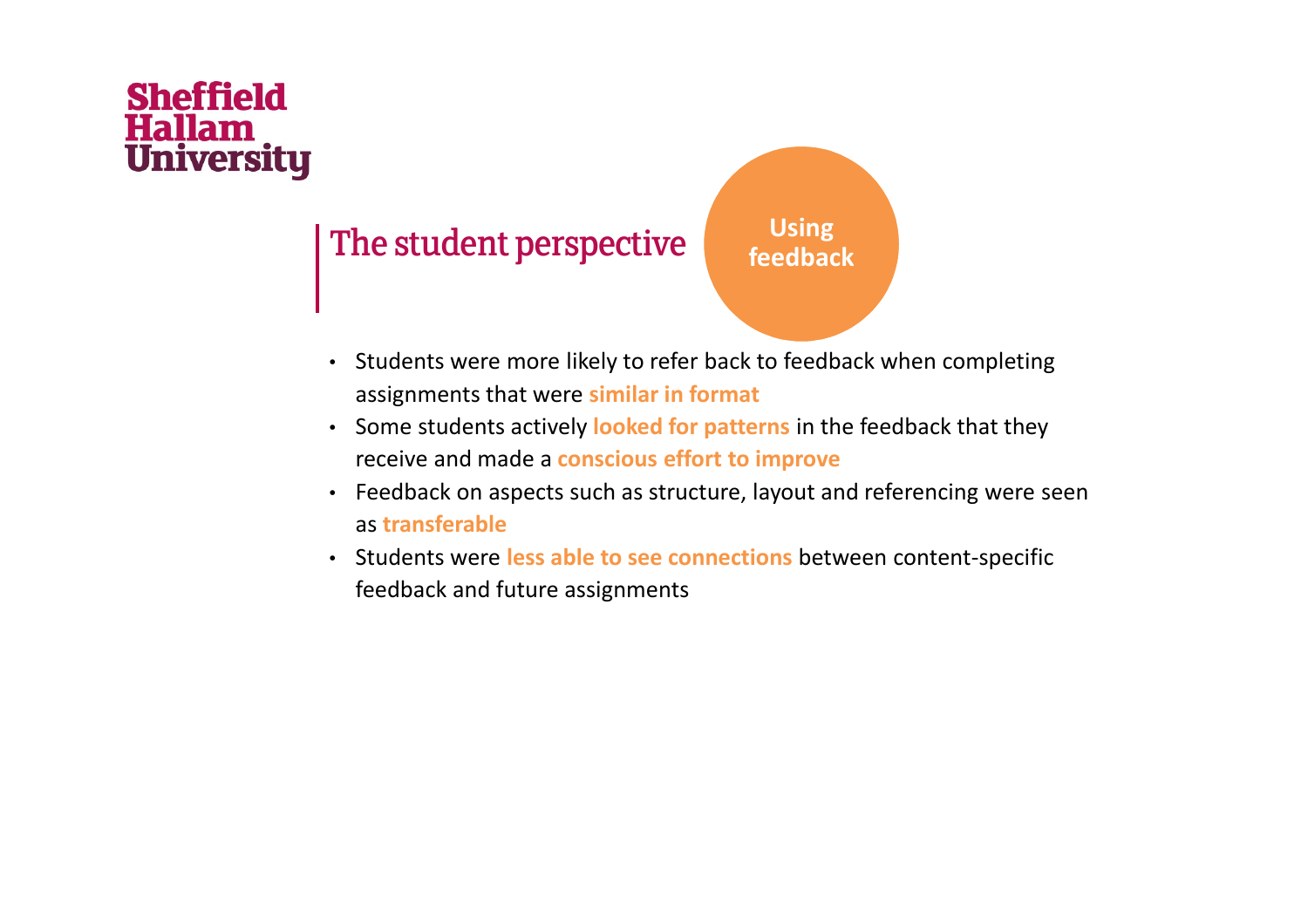#### The staff perspective

#### Course design

- All staff were aware of the assessments that students would take in the module but were less confident about the assessment diet across the course
- Concerns were raised that the three-week turnaround on feedback could affect the quality of feedback given to students
- Some concerns that the new assessment task limit was restricting the opportunity for early feedback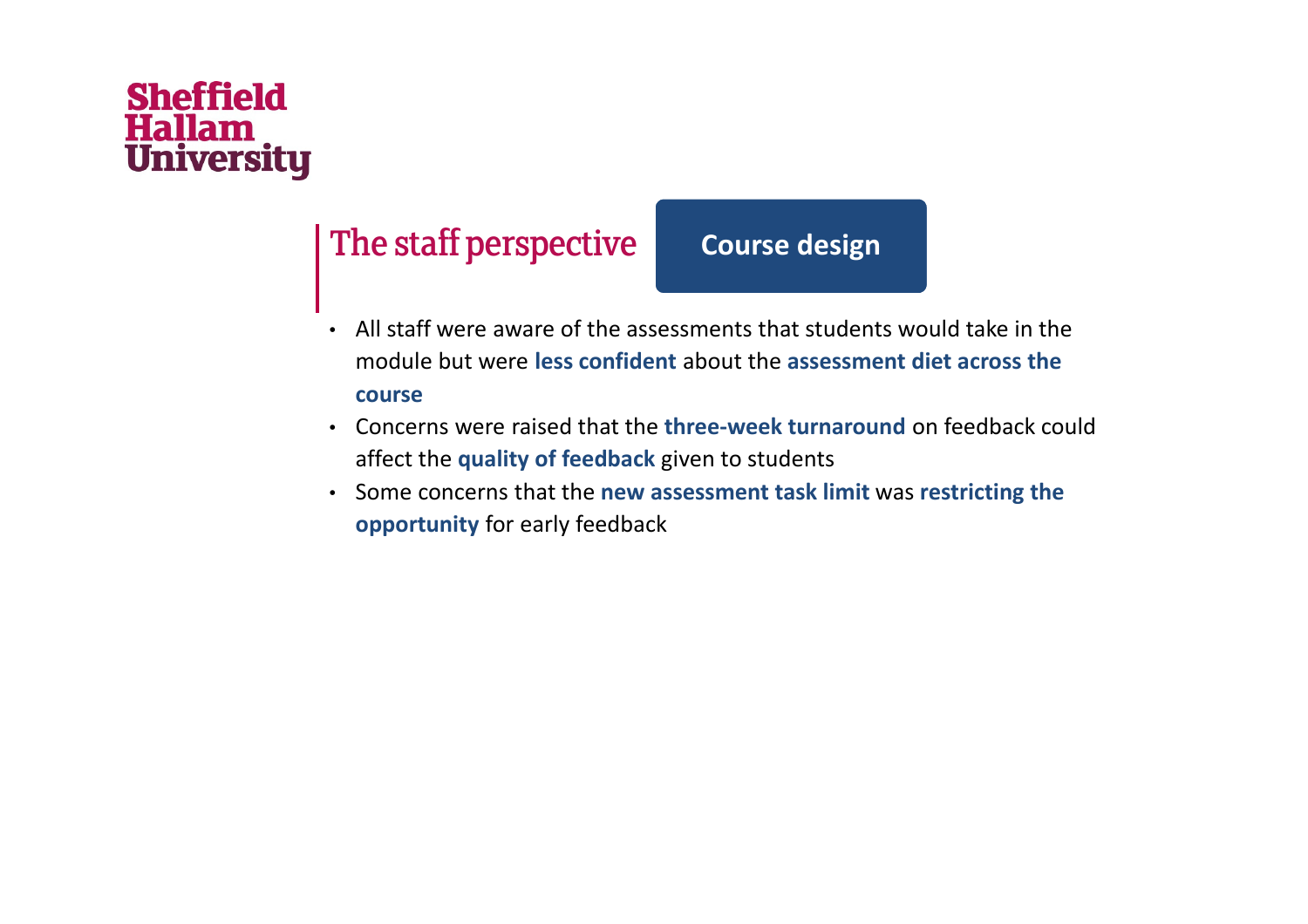#### The staff perspective

Assignment submission

- The method of assignment submission was determined by the module leader
- Methods of submission were determined by **preferences for marking**
- Some instances of **dual submission**, once through Turnitin and then a hard copy submitted to their assignment hand-in point
- An acknowledgement that there are some benefits to students by allowing online submission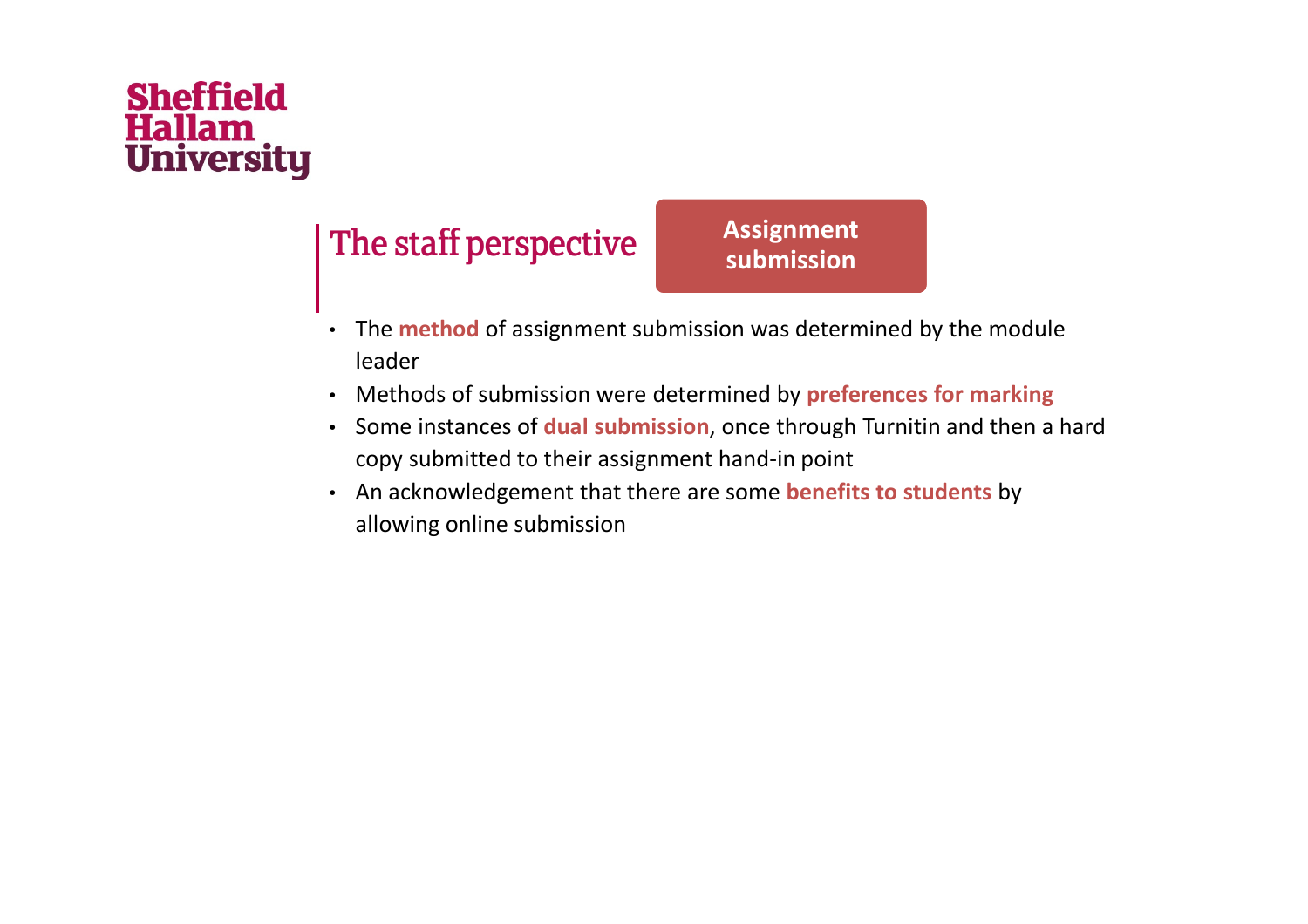#### The staff perspective

Marking and feedback generation

- Staff liked, and it was important for them, to mark in a quiet space
- Staff used a variety of techniques for marking assignments (including handwritten or electronic marginal comments, cover sheets and marking grids)
- Many staff commented on marking being a time-consuming process and employed techniques to try and mark efficiently (including comment banks)
- Some staff felt strongly against marking onscreen
- A frustration for some staff was the inefficiency of the current technology available to support online marking
- Some staff have developed their own mechanisms to mark assignments more efficiently outside of Blackboard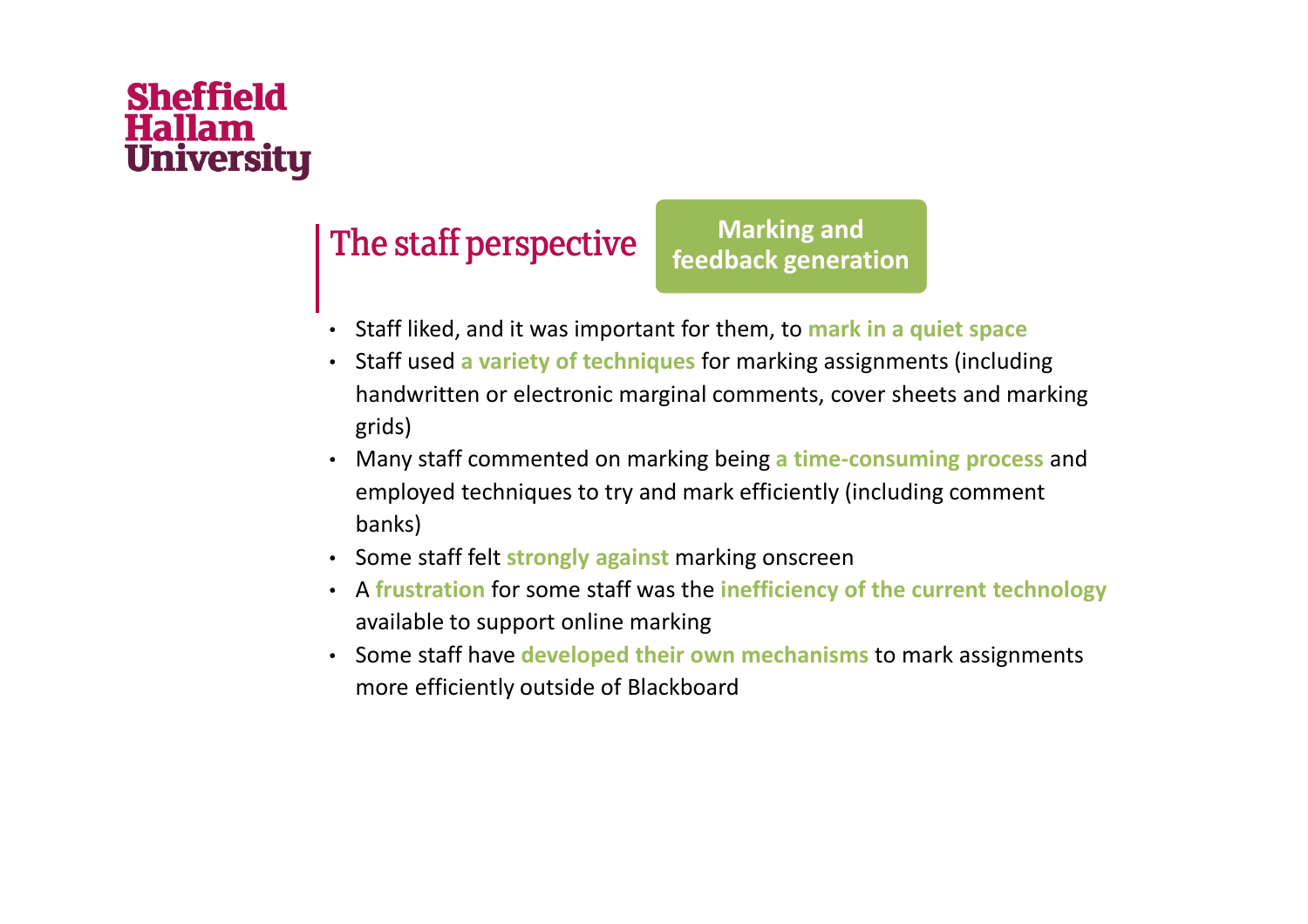#### The staff perspective

#### Issuing feedback

- The method of returning feedback was determined by how the assignments were being marked
- Where feedback is hard copy, students were expected to collect it from their assessment hand-in point (or it was given out in lectures or seminars)
- There were concerns that where students were expected to collect feedback they do not always do so, and this was particularly the case where grades have already been released online
- The administrative burden of issuing feedback online was no more cumbersome than the amount of work involved in returning hard copy feedback
- Staff were aware that students experienced frustration where feedback was not delivered at the expected time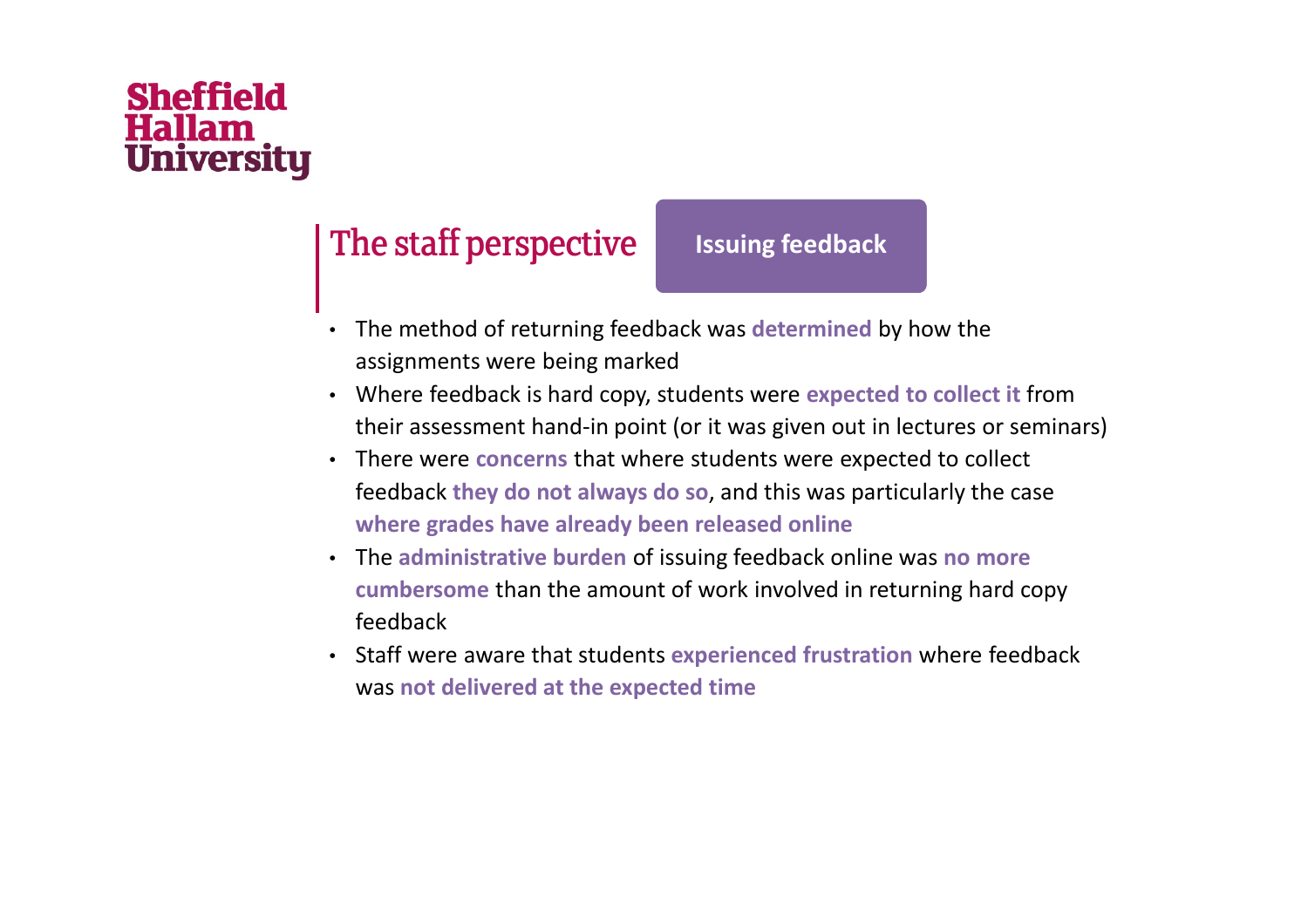#### The staff perspective

Future use of feedback

- Staff have built in formal opportunities to discuss feedback with their students
- Staff have also offered informal opportunities for students to discuss feedback
- Despite students being aware of these opportunities, they often did not take up the opportunity for dialogue
- Staff hoped that students would apply feedback in future assignments, modules and future careers
- Although staff hope to see an improvement in student work from one level to the next, they did not specifically look for application of feedback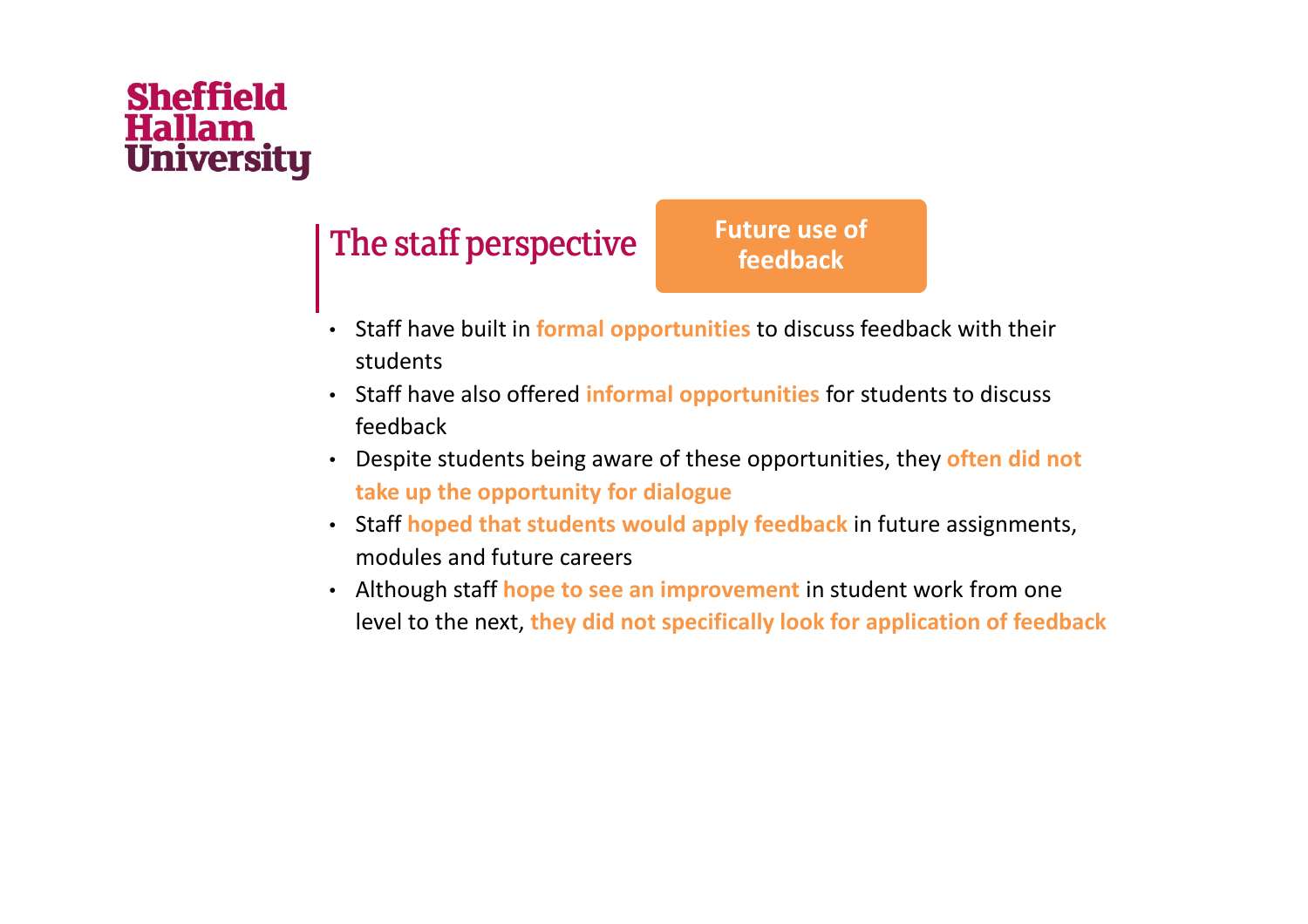# **Sheffield**

#### Recommendations

Our challenge is to achieve consistency from the student perspective whilst embracing the variety if practice from the staff perspective

#### 1. Course design

- Staff should have an awareness of all assessments that students are likely to take
- This will enable staff to consider how their feedback might feed into other modules
- An online 'assessment map' at course level would be a useful tool

#### 2. Assignment creation

- Resources should be 'accessible' to students
- Assessment briefs and assessment criteria should be available online alongside other assessment information such as grades and feedback
- A 'central location' for all assessment and feedback will enable students to identify links between assessments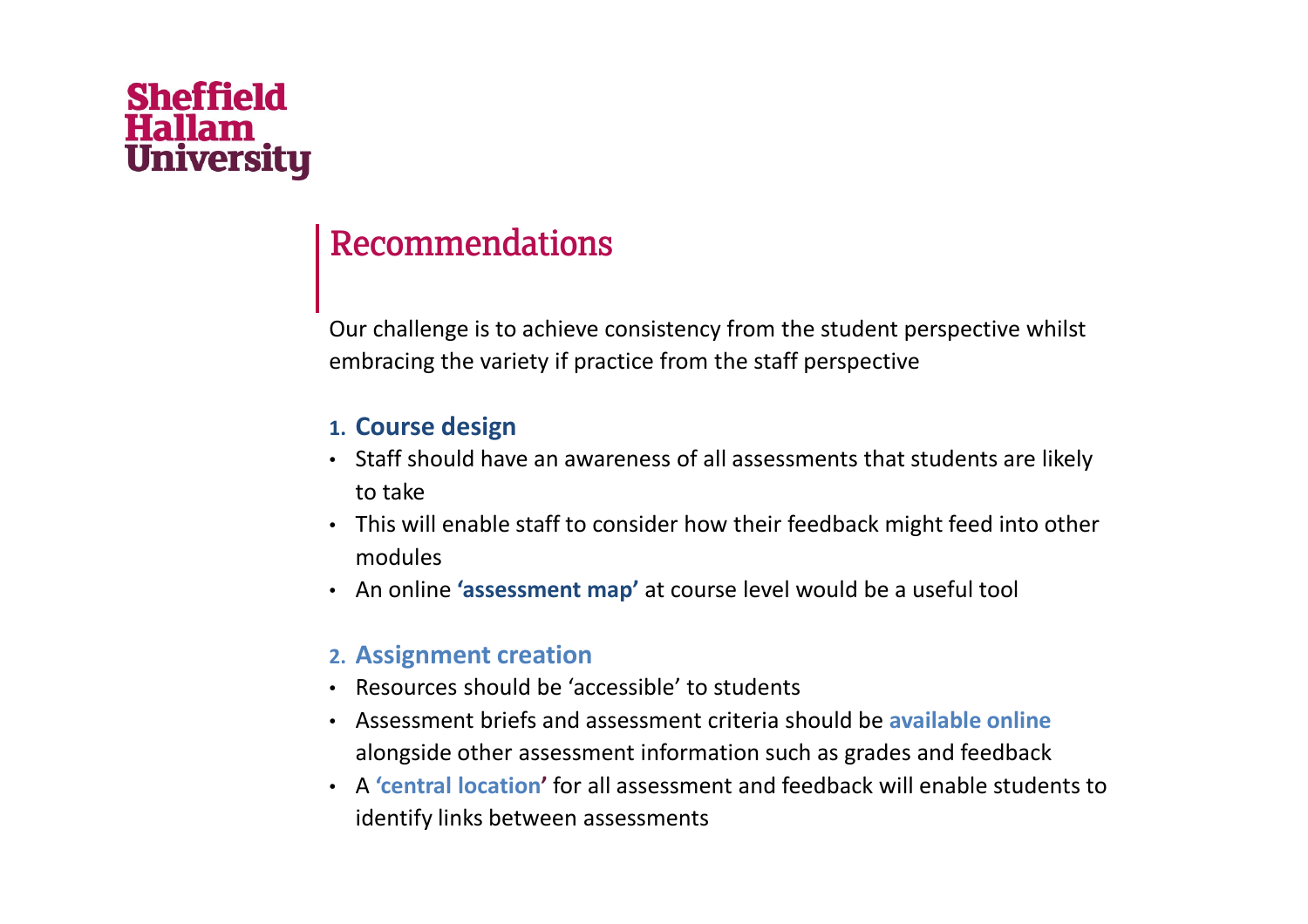#### Recommendations

#### 3. Assignment submission

- There are clear benefits to making online submission the norm. It will:
	- make better use of student time and reduce money spent on resources such as paper, printing and postage
	- reduce duplication of effort (where dual submission is currently required)
	- streamline the process from an administrative perspective
- Online submission does not necessarily mean online marking, but gives the opportunity to choose how staff want to mark
- All assignment deadlines should be set within normal working hours
- Turnitin offers an opportunity for early formative feedback on academic writing and referencing. Encourage students to use the reports provided to improve drafts of their work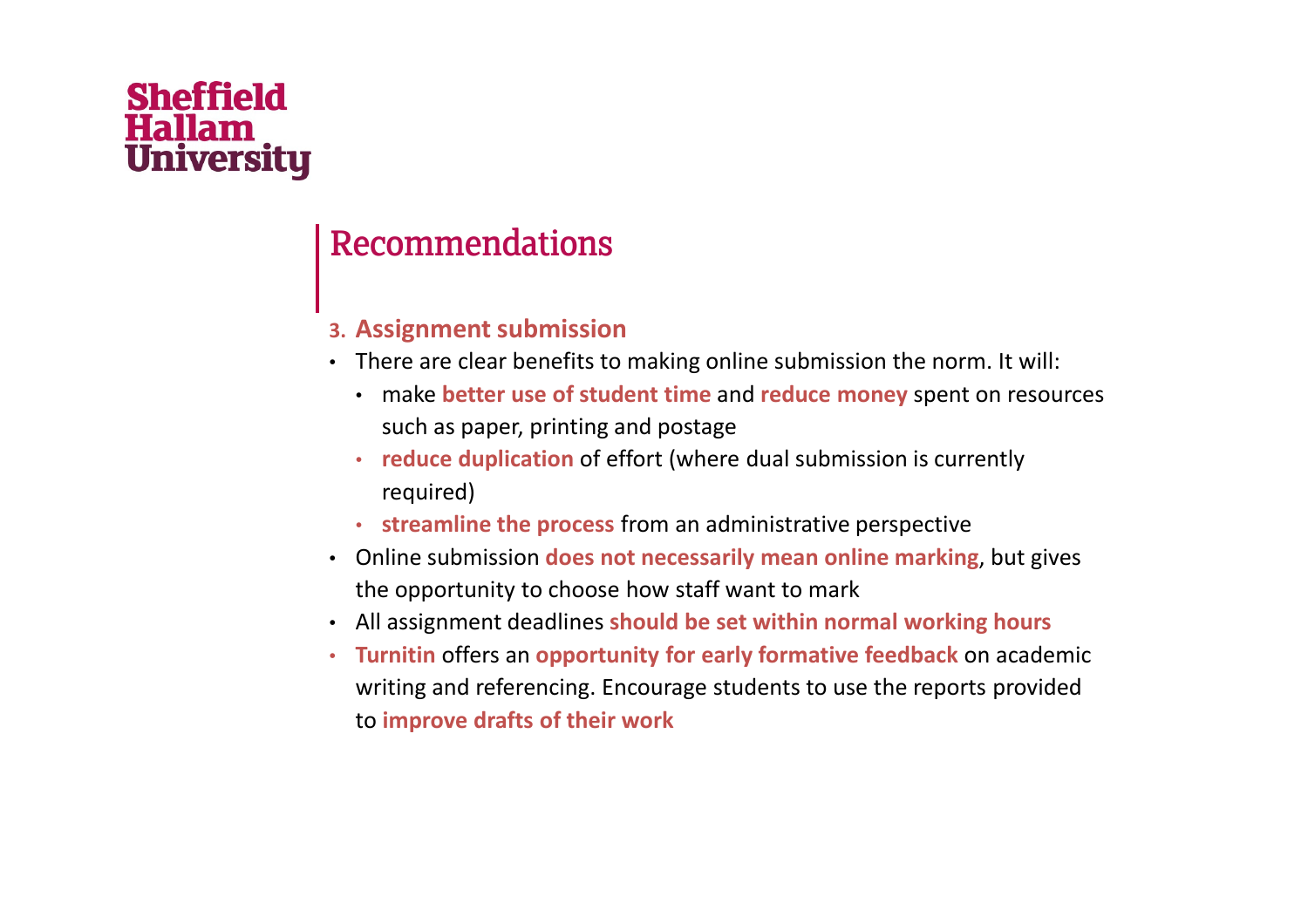#### Recommendations

#### 4. Marking and feedback generation

 • The development of an end-to-end online marking experience for staff could facilitate ease and efficiency of marking online, with the end-point being the issuing of feedback in a single place. This tool could accommodate offline marking and staff who have developed their own solutions to marking electronically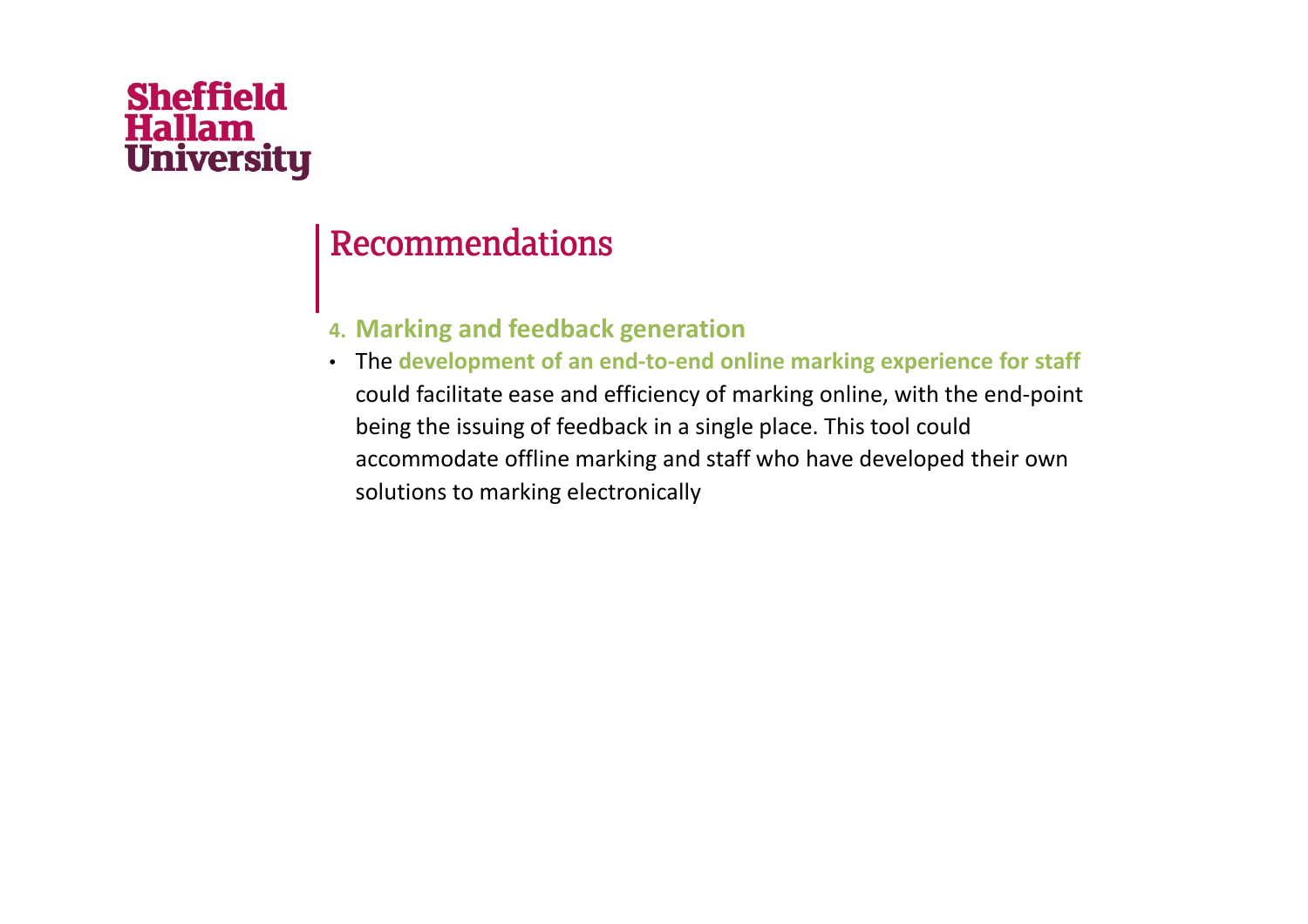#### Recommendations

- 5. Issuing and receiving feedback
- Respect the variety of forms in which feedback is produced, though students like to store all of their feedback in one place
- The onus is on students to print electronic feedback to store with feedback that they receive hardcopy. By making online feedback the norm, it will
	- fulfil preferences for online or hardcopy feedback (students can choose to keep all feedback online or print it)
	- enable students access to feedback at the point of need
- Online feedback does not necessarily mean online marking
- Grades and feedback should be issued together (at the same time and medium)
- Students value feedback that is aligned to assessment criteria. Marking grids can achieve this. Students also value '<mark>in context' feedback</mark>, but this must reinforce criteria-based feedback
- Advertising 'feedback dates' in a similar manner to assessment deadline dates will make clear to students when they will expect to receive feedback and reduce their anxieties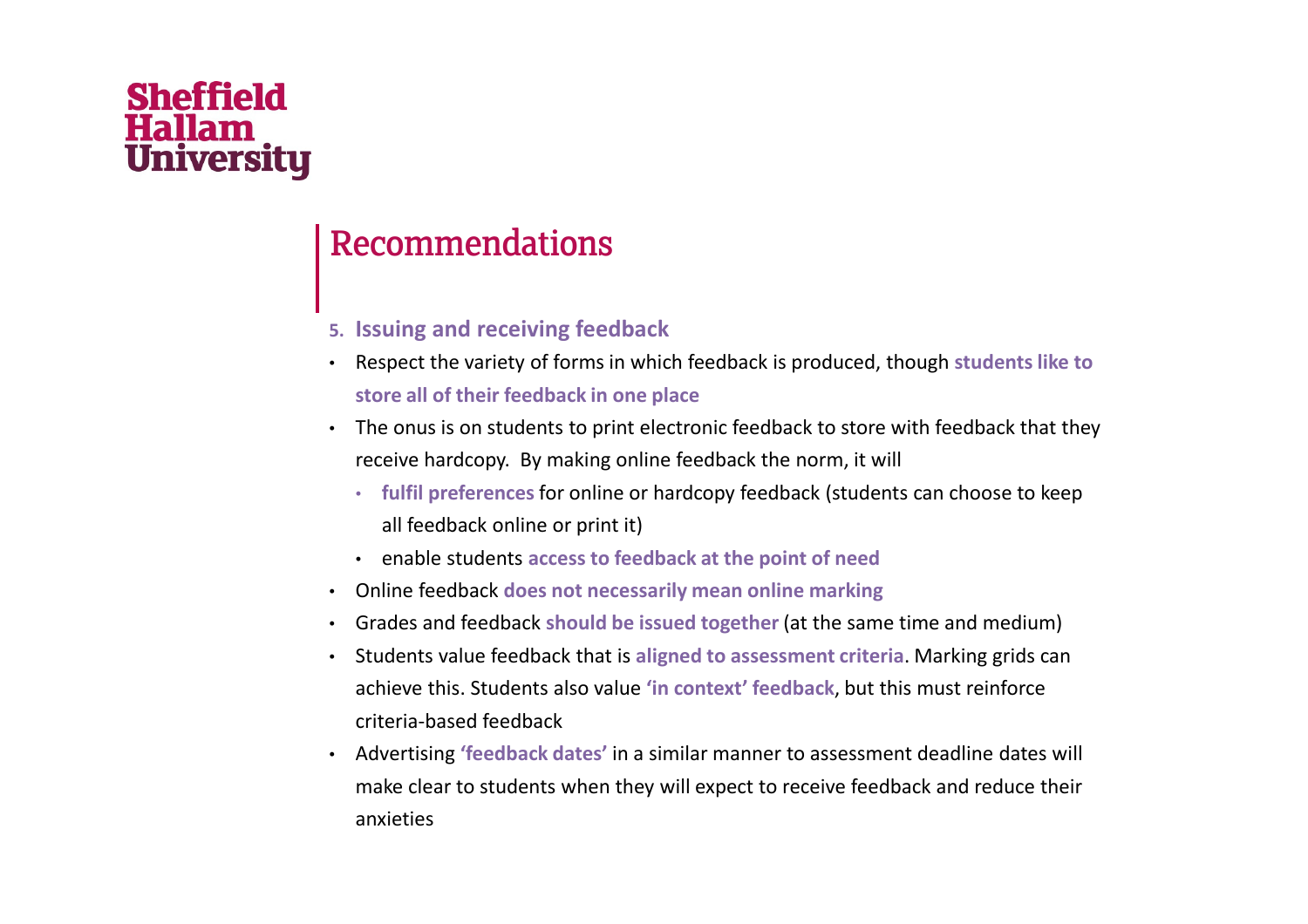#### Recommendations

#### 6. Storing feedback

- Students like to store their feedback in one place and are more likely to refer to feedback if it is stored alongside the rest of their learning materials
- The development of an online assessment and feedback store could enable students to retrieve all feedback from all modules in a single place, alongside an assessment calendar, links to PDP and promote dialoguebetween tutors and students
- Use of personal development portfolios can encourage students to reflect on their feedback and formalise the (often) subconscious processes that students use to 'recall' feedback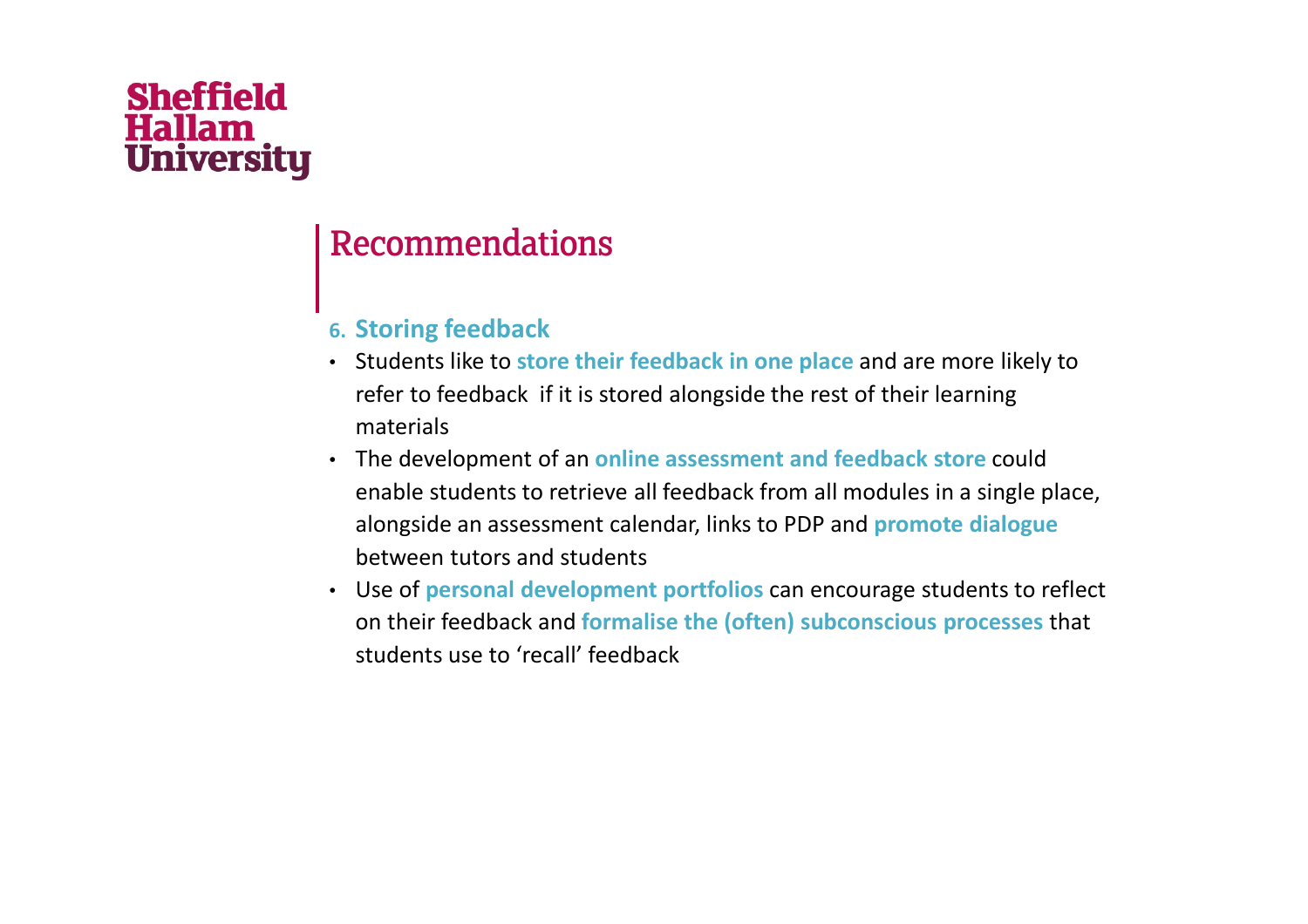#### Recommendations

#### 7. Using feedback

- Students struggle to identify connections between assessments on each of their modules. A clear 'map' of all assessments will enable students to identify potential connections
- Offer students the opportunity to discuss their feedback. This will encourage students to use feedback in future assignments